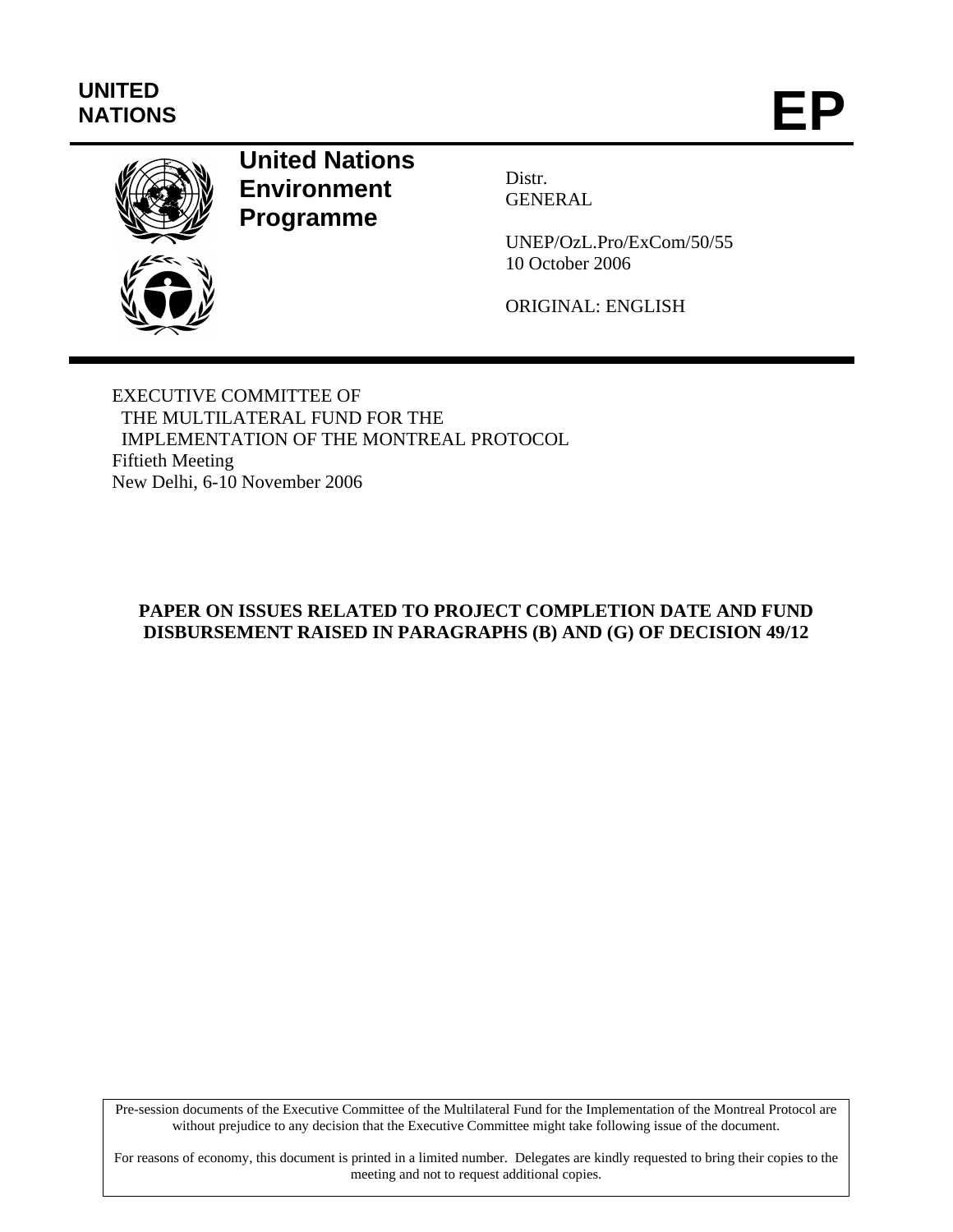# **Introduction**

1. At its 49<sup>th</sup> Meeting during the consideration of the World Bank's progress report, the Executive Committee requested:

- (b) "That the World Bank define completion dates according to the completion of activities associated with annual tranches and submit them to the Executive Committee for approval at is  $50<sup>th</sup>$  Meeting for those annual tranches for which funds still had to be disbursed;
- (g) That in future progress reports the World Bank report on disbursement of funds for multi-year phase-out agreements, in particular in China, according to the definition of "funds disbursed" established in the progress report guidelines, which should also form the basis for reporting on all projects; and
- (h) The Secretariat, in cooperation with the implementing agencies, to prepare a paper for submission to the  $50<sup>th</sup>$  Meeting of the Executive Committee on the issues raised in subparagraphs (b) and (g) above" (decision 49/12).

2. This paper addresses the request in decision 49/12 stated above and concludes with recommendations for the consideration of the Executive Committee.

#### **Completion dates**

3. The World Bank is the only implementing agency that had not complied with decision 47/50(b)(ii) with respect to completion dates that reflect the completion of activities and was requested in decision 49/12(b) to submit completion dates for annual tranches. Completion dates provided by the other implementing agencies are used in the current systems for monitoring delayed projects and agreements.

4. The Bank has submitted completion dates to the Fund Secretariat as contained in Annex I. The Bank has proposed 2009 and 2010 completion dates for the remaining 55 tranches that were either ongoing or re-categorized as ongoing as per decision 49/12(b), as well as a completion date of 2012 for the methyl bromide project in Thailand. The new dates provided are, according to the Bank, the best estimate of when these tranches could be completed in line with decision 47/50 taking into account that activities covered by tranches often overlap, are the same in some cases, or may be modified during implementation through the agreement's flexibility clause. All but two of the proposed dates are scheduled for 2010 or 2011. This would make it very difficult to monitor these projects in advance of the 2010 or 2011 completion dates when it may be too late to take any actions to facilitate implementation.

5. The proposed completion dates would not enable the effective implementation of decision 47/50(b)(ii) because it is likely that they would not be useful for initiating additional monitoring of agreements with difficulties until 2010 or after 2010. Moreover, without additional reports on agreements with difficulties, the number of progress reports submitted on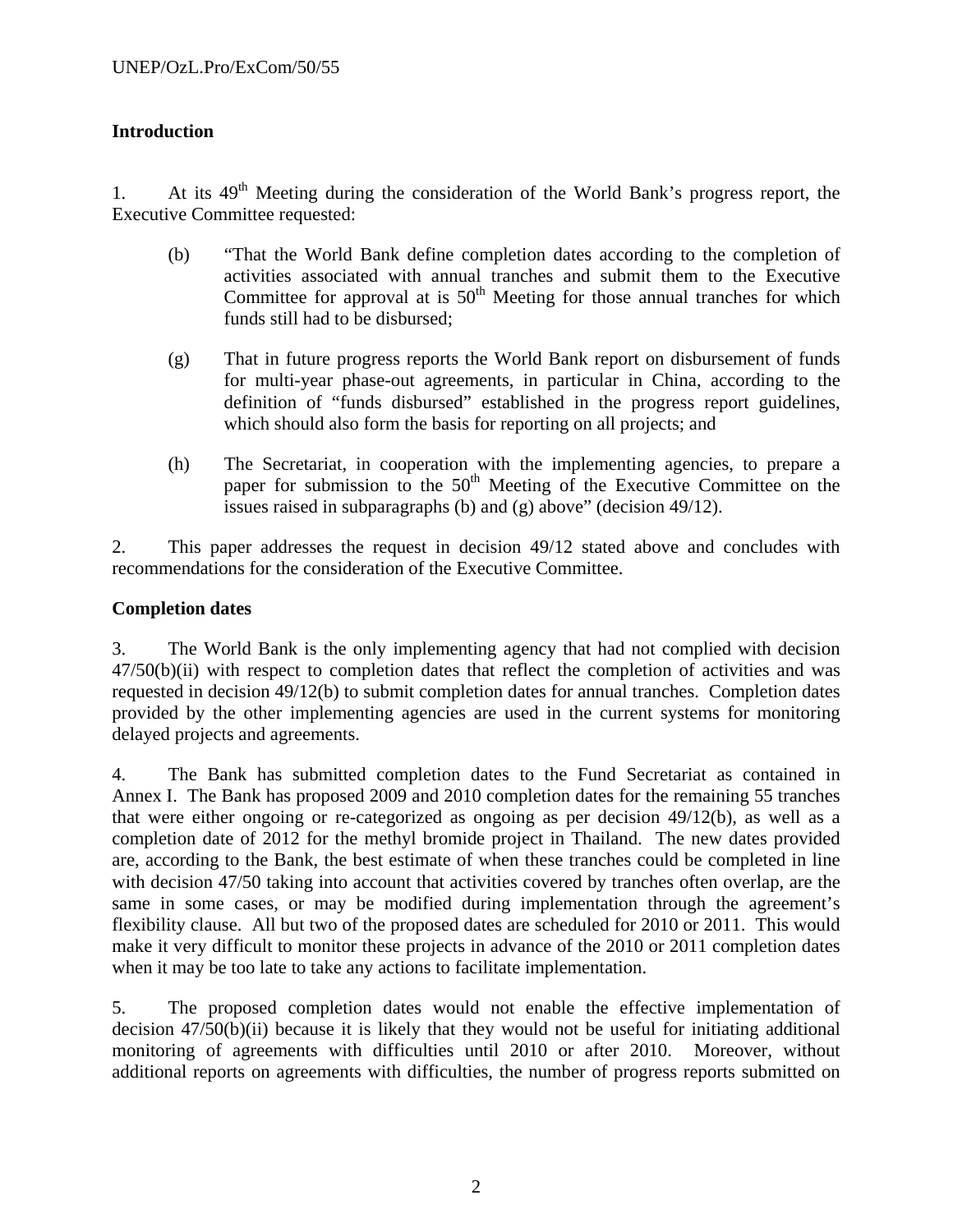most of the Bank's agreements would be reduced to a maximum of two to three reports for the duration of the agreements that are due for completion in 2009 and 2010.

6. In its submission on this issue to the Secretariat, the Bank reiterated its position held since the inception of multi-year agreements that completion dates for annual tranches should be when the country achieves the performance target agreed with the Executive Committee. Implementing agencies in general consider individual tranches as additional infusions of grant funding for the overall implementation of the sector or national plan in return for achieving the scheduled ODS consumption and production targets. The Secretariat maintains its position that was adopted in decision 47/50(b)(ii), and is being implemented by the other implementing agencies, that the monitoring tools can be used to assist agencies and countries in removing impediments to the implementation of activities in multi-year agreements.

7. It should be noted that at its  $49<sup>th</sup>$  Meeting, the Executive Committee also decided:

"To request the Fund Secretariat, in cooperation with bilateral and multilateral implementing agencies, to develop an appropriate reporting format for the tracking of cumulative progress achieved in the annual work programmes, summarizing in standardized overview tables the information requested in decision 47/50, with a view to simplifying and rationalizing the overall reporting requirements and to report back to the  $51<sup>st</sup>$  Meeting of the Executive Committee..." (decision 49/6(e)).

8. In the report to the  $51<sup>st</sup>$  Meeting, the Fund Secretariat and the implementing agencies might also address innovative approaches for monitoring delays in multi-year agreements with implementation difficulties.

#### **Definition of Funds Disbursed**

9. The current system of recording funds disbursed instead of commitments or expenditures was initiated on the basis of an issue raised by the World Bank about the comparability of its data with those of other agencies. At its  $20<sup>th</sup>$  Meeting, noting that problems of comparability had occurred in that the World Bank reported funds disbursed as actual expenditures, while the three United Nations agencies reported them as actual expenditures plus obligations, the Executive Committee decided:

"That 'funds disbursed', as reported in the progress reports by the implementing agencies to the Executive Committee, were actual recorded expenditures, not including unliquidated obligations" (decision 20/13(a)).

10. The Bank indicated to the Fund Secretariat that funds reported as disbursed for multi-year agreements in China were those transferred to the country in accordance with established criteria for releasing funds and with the reporting requirements for the World Bank in multi-year agreements between China and the Executive Committee, instead of actual expenditures disbursed to financial beneficiaries as required by decision 20/13(a). Transfers from an agency to a country for national execution have been a feature of the Multilateral Fund since its inception in 1991, but they have never been recorded as funds disbursed until there was a final payment of the actual costs incurred.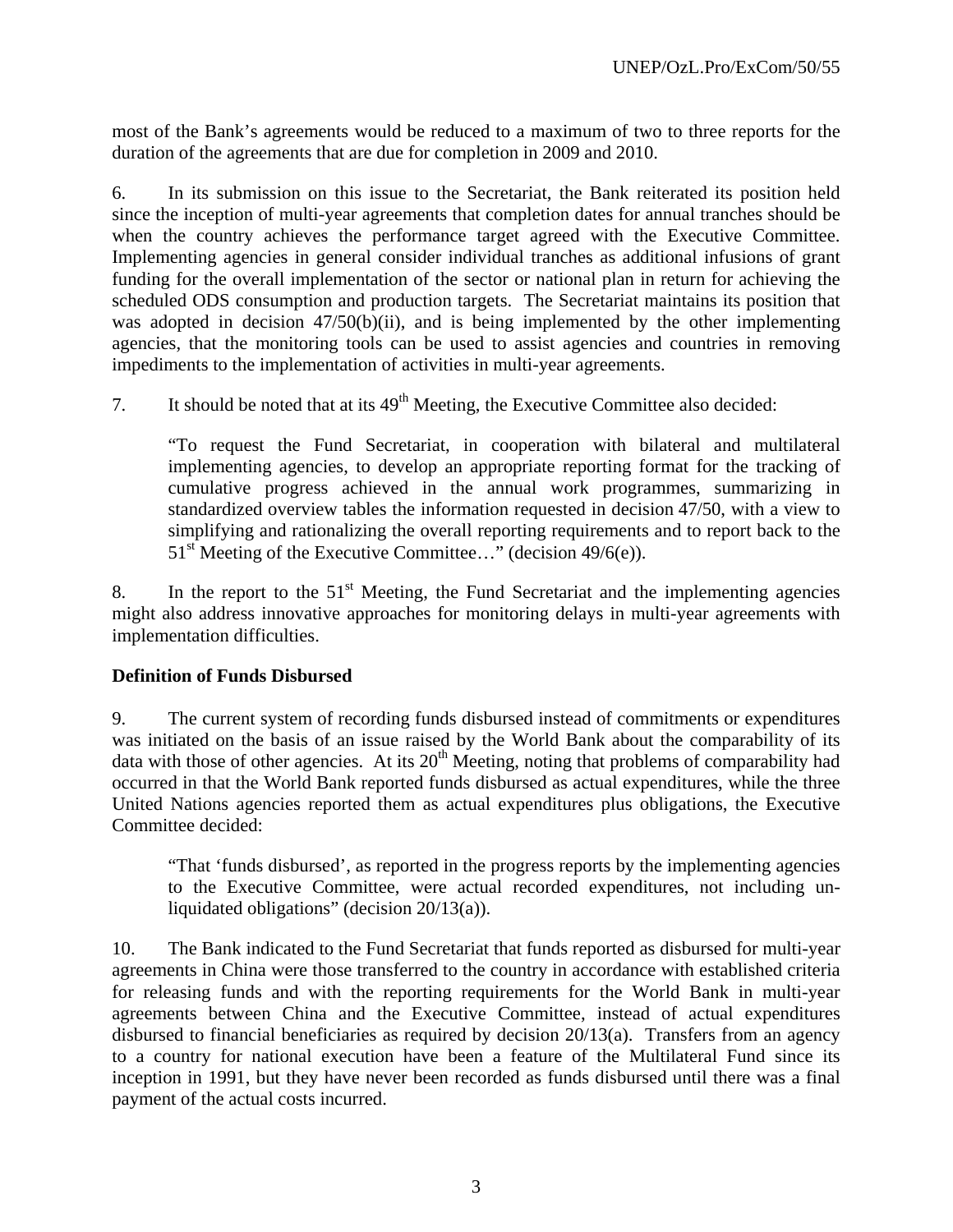11. The Bank indicated that the agreements approved by the Executive Committee did not specifically require reporting of disbursements according to decision 20/13(a) but rather arranged for the release of funds for the agreement according to agreed performance targets. The Bank indicated that it was consulting its legal advisors with respect to any changes it would need to make to report according to decision 20/13(a).

12. As this would lead to inconsistency of reporting, the Fund Secretariat raised the issue at the 49<sup>th</sup> Meeting at which the Committee adopted decision  $49/12(g)$  to ensure the integrity of the Multilateral Fund's system for consistency in financial reporting among its implementing agencies. The Executive Committee may wish to request the World Bank to provide the information on the amount of funds transferred to a country for applicable multi-year agreements in the context of its remarks on each annual tranche, while reasserting the need for the consistent application of "funds disbursed" as defined at the  $20<sup>th</sup>$  Meeting in decision  $20/13(a)$ .

### **RECOMMENDATIONS**

- 13. The Executive Committee may wish to consider:
	- (a) Noting the Paper on issues related to project completion dates and fund disbursement raised in paragraphs (b) and (g) of decision 49/12 as contained in document UNEP/OzL.Pro/ExCom/50/55;
	- (b) Requesting the Fund Secretariat and the implementing agencies to address at the  $51<sup>st</sup>$  Meeting (see paragraph 8), in the context of the document to be prepared in response to decision 49/6(c), innovative approaches for monitoring and reporting delays in multi-year agreements, including any implementation difficulties; and
	- (c) Requesting the World Bank to provide the information requested for applicable multi-year agreements on the amount of funds transferred to a country in the context of its remarks on each annual tranche, while reasserting the need for the consistent application of "funds disbursed" as defined at the  $20<sup>th</sup>$  Meeting in decision  $20/13(a)$ .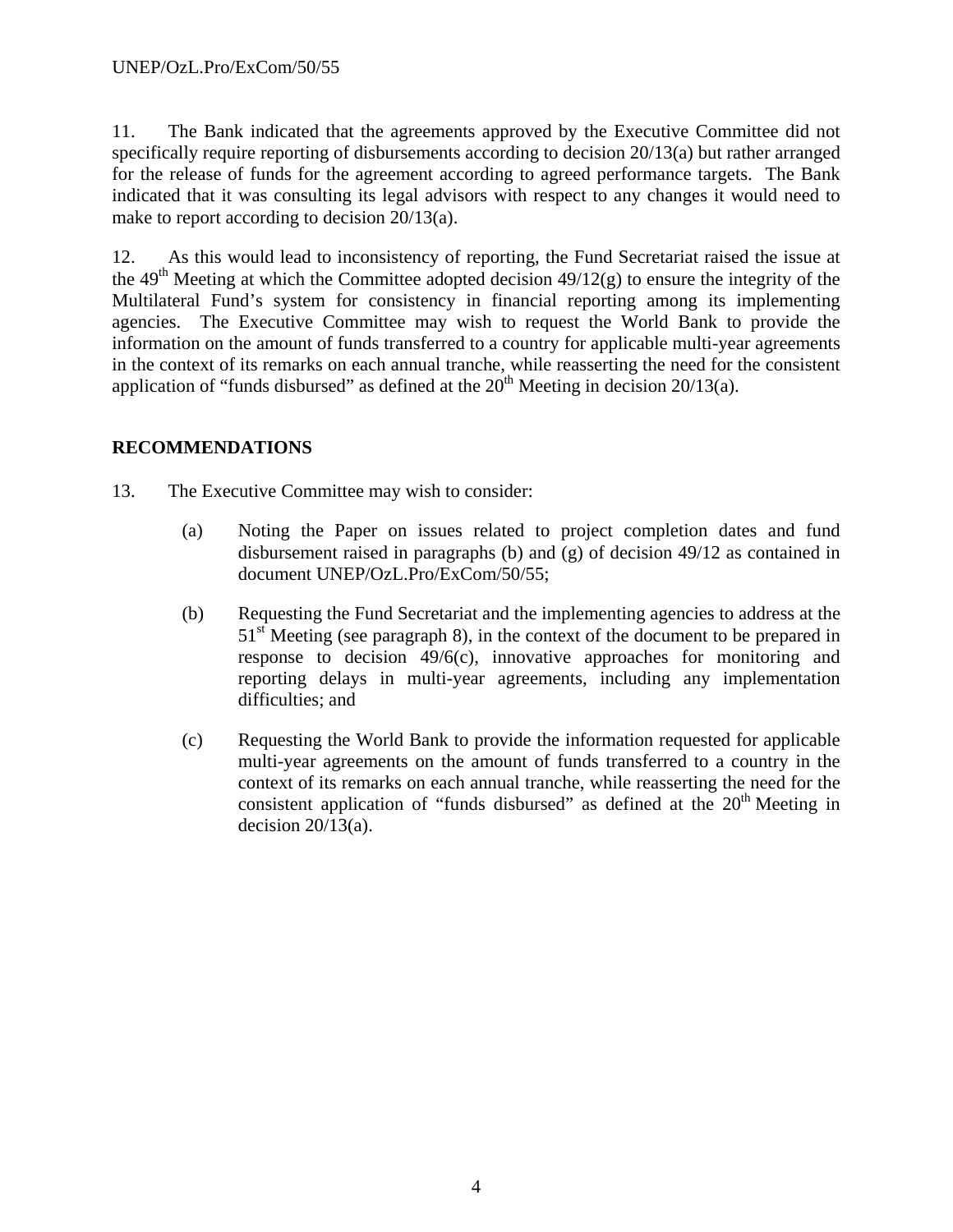### **Annex I**

| <b>Status</b>    | <b>NEW</b><br><b>Status</b> | <b>Project Title</b>                                                                                 | <b>Project Code</b> | Date<br>Approved     | Date of<br>Completion  | <b>NEW</b><br><b>Planned</b>        | <b>Date</b><br>Completed |
|------------------|-----------------------------|------------------------------------------------------------------------------------------------------|---------------------|----------------------|------------------------|-------------------------------------|--------------------------|
|                  |                             |                                                                                                      |                     |                      | per<br><b>Proposal</b> | Date of<br>Completion<br>Dec. 49/12 | (Actual)                 |
| <b>ONG</b>       |                             | CFC phase-out management plan                                                                        | ANT/PHA/44/INV/10   | Dec-04               | $Dec-06$               | Dec-09                              |                          |
| <b>ONG</b>       |                             | National CFC phase-out plan: 2006 work<br>programme                                                  | ARG/PHA/47/INV/148  | $Nov-05$             | $Dec-06$               | Dec-09                              |                          |
| COM              | <b>ONG</b>                  | Terminal phase-out management plan: 2004-2005<br>biennial programme                                  | BHA/PHA/44/INV/12   | Dec-04               | $Dec-05$               | <b>Dec-07</b>                       | $Dec-05$                 |
| COM              | <b>ONG</b>                  | National CFC phase-out plan: first tranche                                                           | ECU/PHA/41/INV/32   | $Dec-03$             | $Dec-04$               | Dec-09                              | Apr- $05$                |
| <b>ONG</b>       |                             | National CFC phase-out plan: 2005<br>annual<br>programme                                             | ECU/PHA/45/INV/36   | Apr-05               | Apr- $06$              | Dec-09                              |                          |
| ONG              |                             | National CFC phase-out plan: 2005 annual<br>programme                                                | ECU/PHA/49/INV/37   | $Jul-06$             |                        | Dec-09                              |                          |
| <b>COM</b>       | <b>ONG</b>                  | CTC phase-out plan for the consumption and<br>production sectors: 2004 work programme                | IND/PHA/42/INV/373  | Apr-04               | Apr- $05$              | Apr- $10$                           | Apr-05                   |
| <b>ONG</b>       |                             | CTC phase-out for the consumption<br>and<br>production sectors: 2005 annual programme                | IND/PHA/45/INV/386  | Apr-05               | Apr-06                 | Apr- $10$                           |                          |
| <b>ONG</b>       |                             | CTC phase-out for the consumption<br>and<br>production sectors: 2006 annual programme                | IND/PHA/49/INV/400  | $Jul-06$             |                        | $Apr-10$                            |                          |
| <b>COM</b>       | <b>ONG</b>                  | National CFC phase-out plan: 2002 Annual<br>Programme                                                | MAL/PHA/35/INV/145  | $Dec-01$             | Dec-02                 | <b>Dec-10</b>                       | $Dec-02$                 |
| <b>COM</b>       | <b>ONG</b>                  | National CFC phase-out plan: release of second<br>tranche for implementation of the 2002 annual plan | MAL/PHA/37/INV/147  | $Jul-02$             | Aug- $03$              | $Dec-10$                            | Aug- $03$                |
| <b>COM</b>       | <b>ONG</b>                  | National CFC phase-out plan: 2003 annual work<br>programme                                           | MAL/PHA/40/INV/149  | $Jul-03$             | Jul-04                 | <b>Dec-10</b>                       | $Dec-04$                 |
| <b>COM</b>       | <b>ONG</b>                  | National CFC phase-out plan: 2004<br>annual<br>programme                                             | MAL/PHA/44/INV/154  | $Dec-04$             | $Dec-05$               | <b>Dec-10</b>                       | $Dec-05$                 |
| <b>ONG</b>       |                             | National CFC phase-out plan: 2005<br>annual<br>programme                                             | MAL/PHA/47/INV/156  | $Nov-05$             | $Dec-06$               | <b>Dec-10</b>                       |                          |
| <b>ONG</b>       |                             | National CFC phase-out plan: 2006<br>annual<br>programme                                             | MAL/PHA/49/INV/157  | Jul-06               | Jul-07                 | $Dec-10$                            |                          |
| <b>ONG</b>       |                             | National CFC phase-out plan: 2005<br>work<br>programme                                               | MEX/PHA/45/INV/124  | Apr-05               | Apr- $07$              | Apr- $07$                           |                          |
| <b>COM</b>       | <b>ONG</b>                  | National CFC phase out plan: manufacturing<br>sector (first tranche)                                 | PHI/PHA/38/INV/69   | $Nov-02$             | $Dec-03$               | $Dec-10$                            | $Dec-03$                 |
| <b>COM</b>       | <b>ONG</b>                  | National CFC phase-out plan (manufacturing<br>sector): 2004 annual programme                         | PHI/PHA/41/INV/71   | $Dec-03$             | Dec-04                 | $Dec-10$                            | $Dec-04$                 |
| <b>COM</b>       | <b>ONG</b>                  | National CFC phase-out plan: 2005 annual<br>programme                                                | PHI/PHA/44/INV/75   | Dec-04               | $Dec-05$               | <b>Dec-10</b>                       | $Dec-05$                 |
| <b>ONG</b>       |                             | National CFC phase-out plan: 2006 annual<br>programme                                                | PHI/PHA/47/INV/79   | $Nov-05$             | $Dec-06$               | $Dec-10$                            |                          |
| COM              | <b>ONG</b>                  | National CFC phase-out plan: release of second<br>tranche for implementation of the 2002 annual plan | THA/PHA/37/INV/138  | $Jul-02$             | Aug-03                 | $Dec-10$                            | $Dec-03$                 |
| <b>COM</b>       | <b>ONG</b>                  | National CFC phase-out plan: 2003 annual<br>programme                                                | THA/PHA/41/INV/140  | $Dec-03$             | Dec-04                 | <b>Dec-10</b>                       | Mar-04                   |
| COM              | ONG                         | National CFC phase-out plan: 2004<br>annual<br>programme                                             | THA/PHA/42/INV/141  | Apr- $\overline{04}$ | Apr- $05$              | <b>Dec-10</b>                       | Apr- $05$                |
| <b>ONG</b>       |                             | National CFC phase-out plan: 2005 annual<br>programme                                                | THA/PHA/45/INV/144  | Apr- $05$            | Apr-06                 | <b>Dec-10</b>                       |                          |
| <b>ONG</b>       |                             | National CFC phase-out plan: 2006 annual<br>programme                                                | THA/PHA/48/INV/146  | Apr- $06$            | Apr- $07$              | <b>Dec-10</b>                       |                          |
| $\overline{COM}$ | <b>ONG</b>                  | Total phase out of CFCs plan: 2003 annual<br>programme                                               | TUR/PHA/38/INV/79   | $Nov-02$             | $Dec-03$               | <b>Dec-09</b>                       | $Dec-03$                 |
| COM              | ONG                         | Total phase-out of CFCs plan: 2004 annual<br>programme                                               | TUR/PHA/41/INV/81   | $Dec-03$             | Dec-04                 | <b>Dec-09</b>                       | $Dec-04$                 |

#### **PROPOSED COMPLETION DATES OF THE WORLD BANK**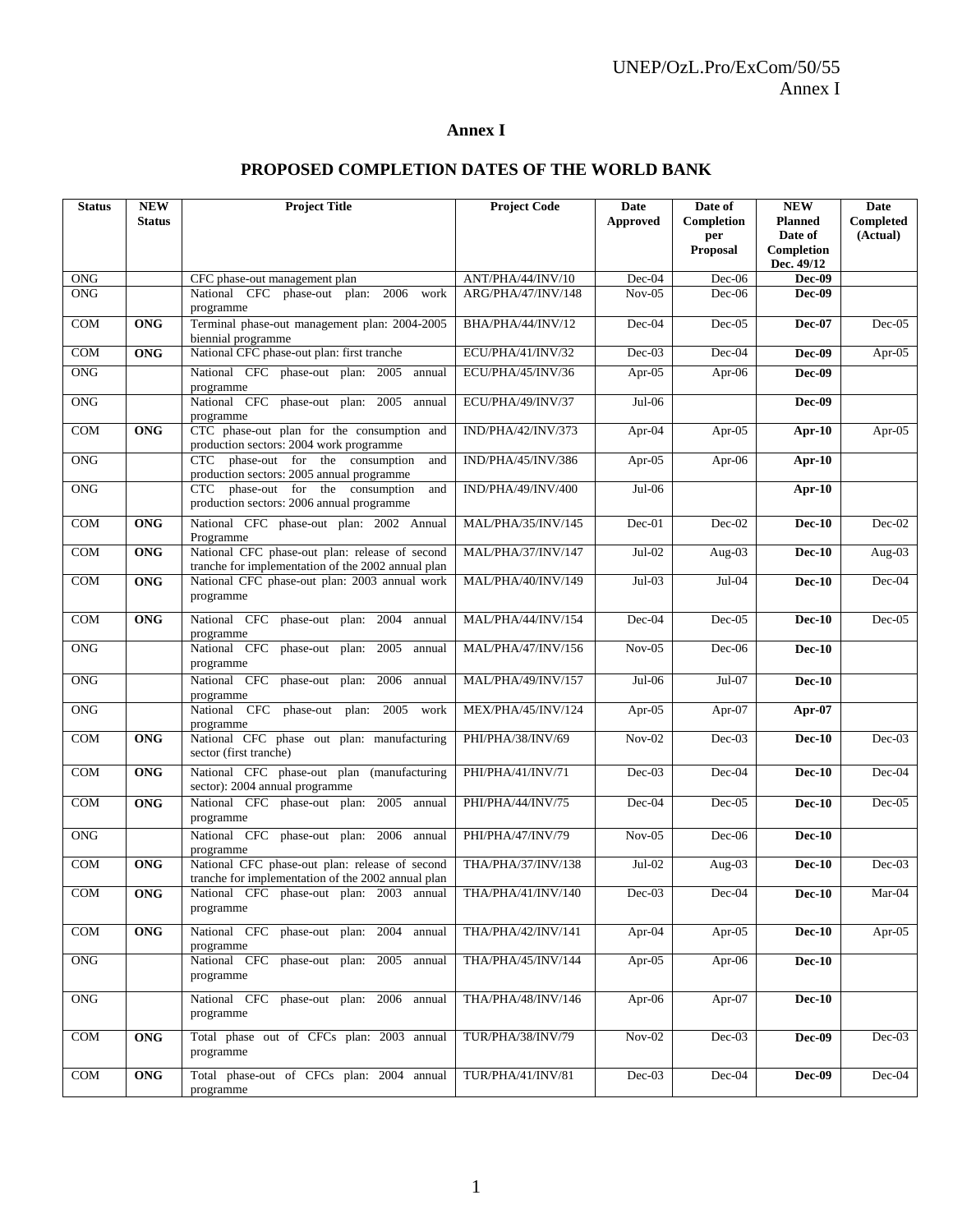# UNEP/OzL.Pro/ExCom/50/55 Annex I

| <b>Status</b> | <b>NEW</b><br><b>Status</b> | <b>Project Title</b>                                                                                                                 | <b>Project Code</b> | Date<br>Approved | Date of<br>Completion  | <b>NEW</b><br><b>Planned</b> | Date<br>Completed |
|---------------|-----------------------------|--------------------------------------------------------------------------------------------------------------------------------------|---------------------|------------------|------------------------|------------------------------|-------------------|
|               |                             |                                                                                                                                      |                     |                  | per<br><b>Proposal</b> | Date of<br>Completion        | (Actual)          |
| <b>COM</b>    | <b>ONG</b>                  | Total phase-out of CFCs plan: 2005 annual<br>programme                                                                               | TUR/PHA/44/INV/85   | Dec-04           | $Dec-05$               | Dec. 49/12<br>Dec-09         | $Dec-05$          |
| <b>ONG</b>    |                             | National CFC and halon phase-out plan (first<br>tranche)                                                                             | VIE/PHA/45/INV/45   | Apr- $05$        | Apr- $07$              | Apr-10                       |                   |
| <b>ONG</b>    |                             | National CFC and halon phase-out plan (first<br>tranche)                                                                             | VIE/PHA/49/INV/47   | $Jul-06$         |                        | $Apr-10$                     |                   |
| <b>COM</b>    | <b>ONG</b>                  | Sector plan for halon phase-out in China: 2004<br>annual programme                                                                   | CPR/HAL/41/INV/404  | $Dec-03$         | Dec-04                 | Dec-09                       | $Dec-04$          |
| <b>COM</b>    | <b>ONG</b>                  | Sector plan for halon phase-out in China: 2005<br>annual programme                                                                   | CPR/HAL/44/INV/423  | Dec-04           | $Dec-05$               | Dec-09                       | $Nov-05$          |
| <b>ONG</b>    |                             | Sector plan for halon phase-out in China: 2006<br>annual programme                                                                   | CPR/HAL/47/INV/433  | $Nov-05$         | $Dec-06$               | Dec-09                       |                   |
| COM           | <b>ONG</b>                  | CFC production closure plan (first tranche)                                                                                          | ARG/PRO/38/INV/133  | $Nov-02$         | $Dec-03$               | Dec-09                       | $Dec-03$          |
| <b>COM</b>    | $\overline{ONG}$            | Strategy for gradual phase-out of CFC-11 and                                                                                         | ARG/PRO/44/INV/141  | Dec-04           | $Dec-05$               | Dec-09                       | $Dec-05$          |
| <b>ONG</b>    |                             | CFC-12 production: 2004 annual programme<br>Strategy for gradual phase-out of CFC-11 and<br>CFC-12 production: 2005 annual programme | ARG/PRO/45/INV/143  | Apr- $05$        | Apr-06                 | Dec-09                       |                   |
| <b>ONG</b>    |                             | Strategy for gradual phase-out of 1,1,1-<br>trichlorethane (TCA) production (first stage<br>programme)                               | CPR/PRO/43/INV/417  | Jul-04           | $Jul-08$               | <b>Dec-10</b>                |                   |
| <b>ONG</b>    |                             | Sector plan for CFC production phase-out: 2005<br>annual programme                                                                   | CPR/PRO/45/INV/428  | Apr-05           | $Dec-05$               | <b>Dec-10</b>                |                   |
| <b>ONG</b>    |                             | Sector plan for CFC production phase-out: 2006<br>annual programme                                                                   | CPR/PRO/48/INV/443  | Apr-06           | Apr-07                 | <b>Dec-10</b>                |                   |
| COM           | <b>ONG</b>                  | CFC production sector gradual phase-out: 2004<br>annual programme                                                                    | IND/PRO/42/INV/372  | Apr- $04$        | Apr-05                 | Apr- $10$                    | $Jan-05$          |
| <b>ONG</b>    |                             | CFC production sector gradual phase-out: 2005<br>annual implementation plan                                                          | IND/PRO/45/INV/390  | Apr- $05$        | Apr- $06$              | Apr-10                       |                   |
| <b>ONG</b>    |                             | CFC production sector gradual phase-out: 2006<br>annual implementation plan                                                          | IND/PRO/48/INV/397  |                  | Apr-07                 | Apr- $10$                    |                   |
| COM           | <b>ONG</b>                  | Phased reduction and closure of the entire CFC<br>production: 2004 annual programme                                                  | VEN/PRO/44/INV/101  | Dec-04           | $Dec-05$               | Dec-08                       | $Dec-05$          |
| <b>ONG</b>    |                             | National CFC production closure plan (second<br>tranche)                                                                             | VEN/PRO/46/INV/106  | $Jul-05$         | $Jul-06$               | Dec-08                       |                   |
| <b>ONG</b>    |                             | National<br>CFC production closure plan (third<br>tranche)                                                                           | VEN/PRO/48/INV/107  | Apr- $06$        | Apr-07                 | <b>Dec-08</b>                |                   |
| COM           | <b>ONG</b>                  | Sector plan for phase-out of CFC-11 in the China<br>foam sector: 2003 annual programme                                               | CPR/FOA/38/INV/396  | $Nov-02$         | Dec-03                 | <b>Dec-10</b>                | $Dec-03$          |
| COM           | <b>ONG</b>                  | Sector plan for phase-out of CFC-11 in the China<br>foam sector: 2004 annual programme                                               | CPR/FOA/41/INV/405  | $Dec-03$         | Dec-04                 | <b>Dec-10</b>                | $Dec-04$          |
| COM           | ONG                         | Sector plan for phase-out of CFC-11 in the China<br>foam sector: 2005 annual programme                                               | CPR/FOA/44/INV/424  | Dec-04           | Dec-05                 | $Dec-10$                     | Dec-05            |
| <b>ONG</b>    |                             | Sector plan for phase-out of CFC-11 in the China<br>foam sector: 2006 annual programme                                               | CPR/FOA/47/INV/434  | $Nov-05$         | Dec-06                 | <b>Dec-10</b>                |                   |
| COM           | <b>ONG</b>                  | Phase-out of residual CFCs in the foam sector<br>(advancement)                                                                       | IDS/FOA/42/INV/160  | Apr- $04$        | $Dec-05$               | <b>Dec-09</b>                | $Dec-05$          |
| <b>ONG</b>    |                             | Indonesia: Phase-out of residual CFCs in the foam<br>sector (second tranche)                                                         | IDS/FOA/48/INV/172  | Apr- $06$        | Apr-07                 | <b>Dec-09</b>                |                   |
| <b>ONG</b>    |                             | Process agent sector plan (phase I): 2005 annual<br>programme                                                                        | CPR/PAG/46/INV/432  | $Jul-05$         | $Jul-06$               | <b>Jul-10</b>                |                   |
| <b>ONG</b>    |                             | Sector plan for phase-out of ODS process agent<br>applications (phase II) and corresponding CTC<br>production (first tranche)        | CPR/PAG/47/INV/437  | $Nov-05$         | $Dec-10$               | <b>Dec-10</b>                |                   |
| <b>ONG</b>    |                             | Process agent sector plan (phase I): 2006 annual<br>programme                                                                        | CPR/PAG/48/INV/440  | Apr- $06$        | Apr- $07$              | $Jul-10$                     |                   |
| $\rm ONG$     |                             | Sector plan for phase-out of ODS process agent<br>applications (phase II) and corresponding CTC<br>production: 2006 annual programme | CPR/PAG/48/INV/441  | Apr-06           | Apr- $07$              | <b>Dec-10</b>                |                   |